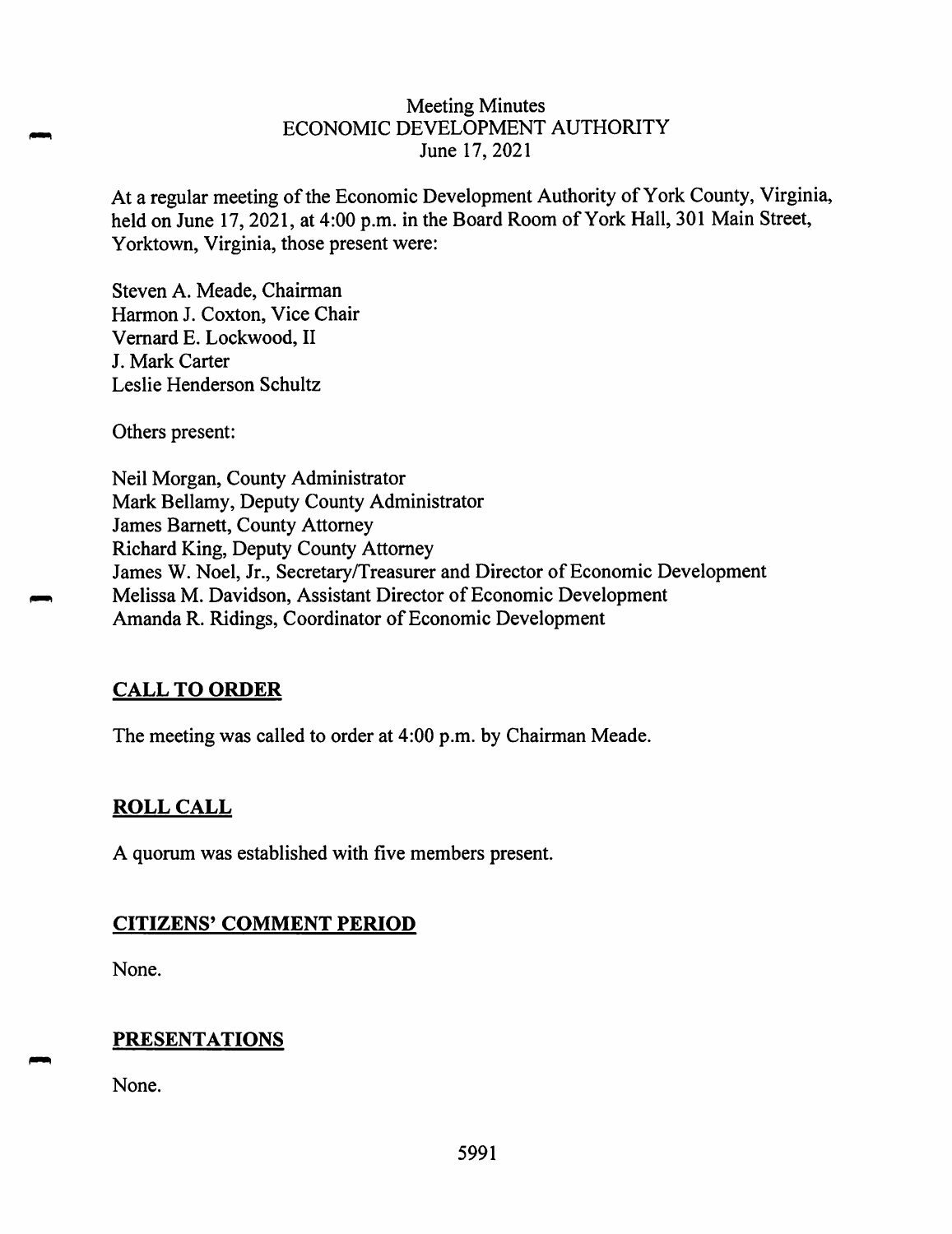## **NEW BUSINESS**

Mr Noel introduced RJ Collins to the board. RJ is an intern for the EDA and will be working through the summer.

Mr. Barnett introduced Mr. Hill to the board. Mr. Hill is the new Deputy County Attorney for York County.

#### EDA OPERATING BUDGET

Mr. Noel reported that the total budget request for FY2022 is \$265,615 compared to the current budget of \$229,058. This budget request reflects anticipated funding directly from the Board of Supervisors (\$33,000), monies transferred from the Office of Economic Development operating budget (\$35,035), an estimated roll over from FY2021 (\$50,000) and sponsorship dollars (\$3,000). As in prior years, the largest single funding source is the EDA's Capital Fund and this year the request is for \$144,580. Last year's contribution from the Capital Fund was \$128,023.

Mr. Noel explained that, on the expenditure side, the proposed budget is very similar to last year's budget. He noted that we rolled \$10,000 back into sponsorship funds for the LPGA Kingsmill tournament, increased the Greater Williamsburg Partnership contribution to reflect our population growth, and added the annual hosting and maintenance fee for Survey Monkey Apply. The overall request is about \$36,000 higher than last year. The projected expenditures are predicated on an assumption that we will return to more normal marketing operations in the fall. If this does not occur our expenses for travel and related activities could be much less than projected. However, this could be offset by increased costs related to digital marketing like virtual community/site tours. Mr. Noel noted that our current Capital Fund balance is \$588,056.

Mr. Noel stated that he believes this budget will adequately support our planned economic development program and sustain our current level of support for existing businesses.

Mr. Coxton motioned to approve the FY2022 Operating Budget.

Mr. Lockwood seconded the motion.

On roll call the vote was:

Yea: (5) Nay: (0) Coxton, Lockwood, Schultz, Carter, Meade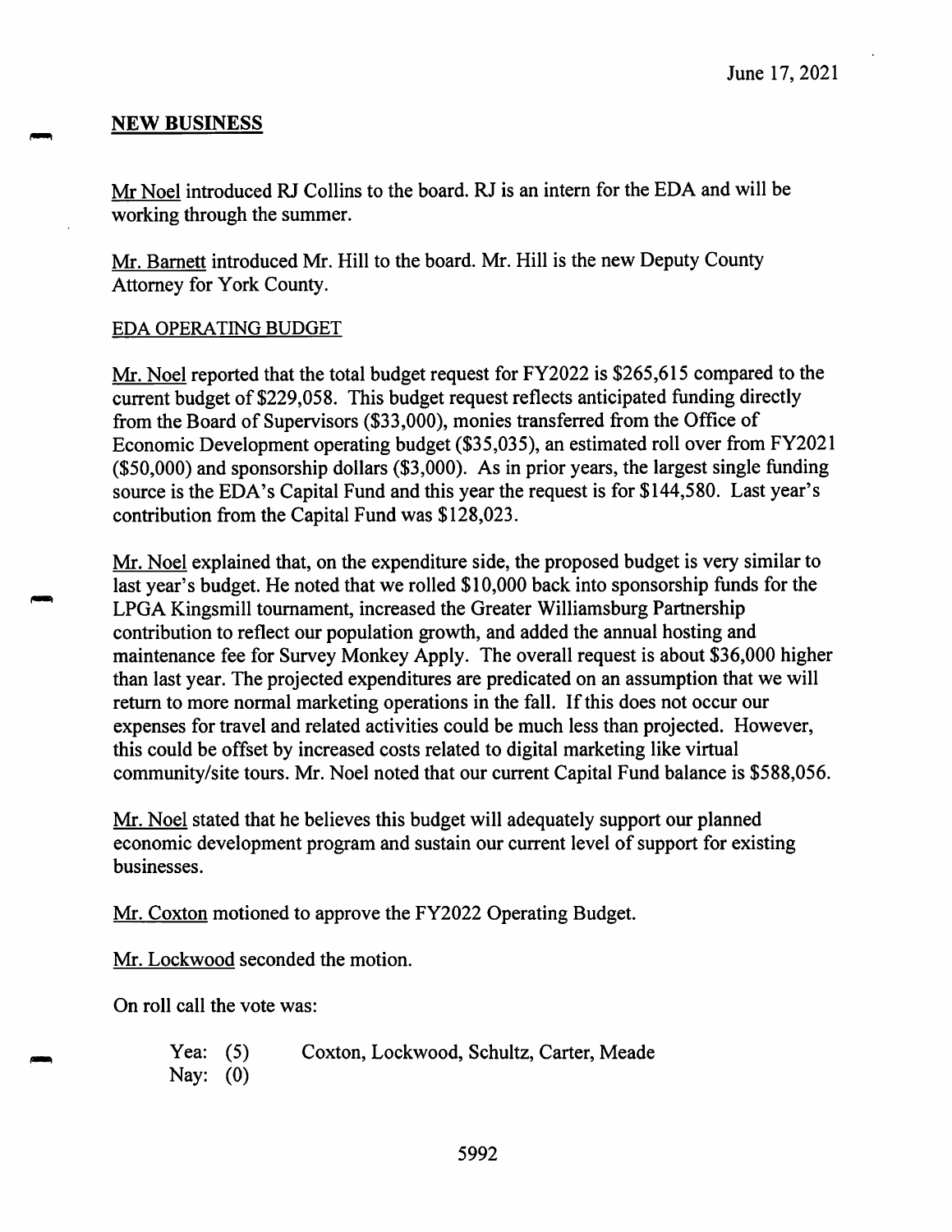# COMMERCAIL CORRIDOR PROPERTY IMPROVEMENT GRANT (CCPIG) PROGRAM REVISIONS

Mrs. Davidson explained that the CCPIG Program Committee met twice to discuss updates to the existing CCPIG rules and language, based on feedback from recent applicants, with the goal of bringing the guidelines into alignment with the EDA's intended purpose and vision for the program. The main changes include the ability for building and shopping center owners to apply for grant funds without needing a business license, the exclusion of properties (i.e. without structures on them), and the inclusion of a monthly application deadline to allow staff and committee members adequate time to review them before the committee meeting.

Mr. Lockwood motioned to approve the changes to the Commercial Corridor Property Improvement Grant.

Mr. Coxton seconded the motion.

On roll call the vote was:

Yea: (5) Lockwood, Schultz, Carter, Coxton, Meade Nay: (0)

## RIVERWALK RESTAURANT/WATER STREET GRILL RENOVATION

Mr. Noel reported that the EDA Evaluation Committee has selected Enteros Design, PC to perform the architectural services for the renovation of the Water Street Grille and Riverwalk Restaurant. Enteros was chosen over four other finalists. Subsequent to the committee's decision, the County's Purchasing Agent, Greg Smith, and Mr. Noel were able to successfully negotiate contract terms with Enteros Design. Mr. Smith is finalizing the actual contract document, and should have that completed Wednesday morning.

Mr. Noel stated that the next step in this process will be executing a new lease and cost sharing agreement with Marconn Inc. (Mario Buffa). The rough estimate for the renovation is \$2.7MM and the total architectural fees will be \$271,515, which includes construction administration. He explained that we have asked Enteros Design to structure their work in phases, and our contract will reflect that we are only obligated for payment at the conclusion of each phase. Furthermore, we can terminate the contract at the conclusion of any phase of the project. Phase One, Programming/Existing Conditions, has a fee of \$28,550. Mr. Noel stated that he is hoping to be able to present a new lease/cost sharing agreement to the EDA at the July meeting, which should be before Phase One is completed. This structure will protect the EDA financially, should we be unable to come to terms with Marconn Inc. for a new lease/cost sharing agreement.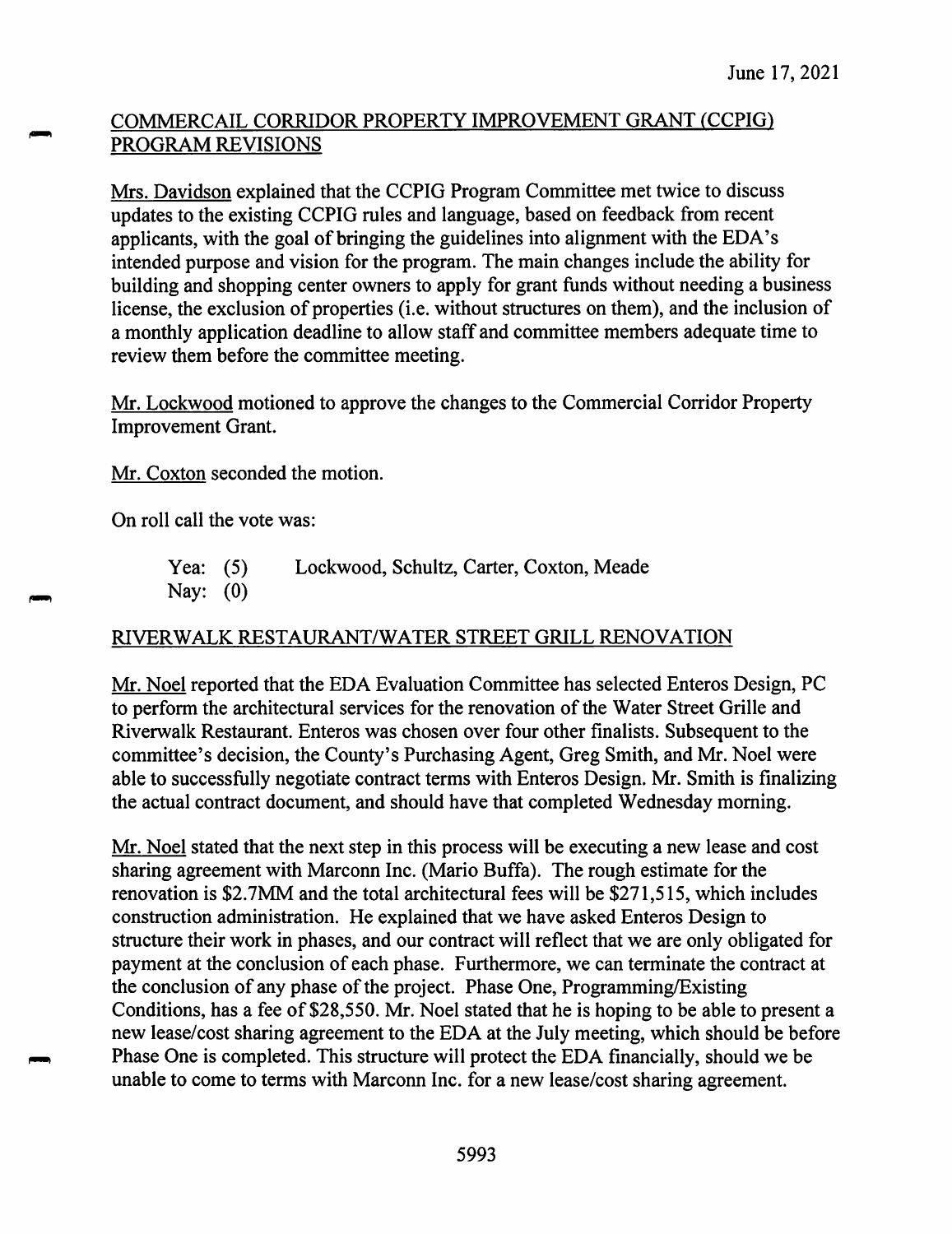Mr. Lockwood motioned to approve the architectural services contract with Enteros Design for the Riverwalk Landing/Waterstreet Grill Renovations, subject to approval by the Purchasing Agent and County Attorney.

Mr. Carter seconded the motion.

On roll call the vote was:

Yea: (5) Schultz, Carter, Coxton, Lockwood, Meade Nay: (0)

# BUSCH INDUSTRAIL PARK LAND SALE

Mr. Noel reported that Delorean Power, a prospect interested in purchasing five acres in Busch Industrial Park, plans to construct a battery storage facility at utility scale on the site.These facilities utilize lithium-ion battery technology and the estimated capital investment would be roughly \$90M. This type of project requires an interconnection agreement with Dominion Energy that can take an extended period of time to obtain. He explained that Delorean is asking for one year to perform site due diligence and then a two year option period. They are proposing a purchase price of \$250,000, with an initial payment of \$5,000, year one payment of \$10,000, and year two payment of \$15,000. They are not initially specifying a specific five acre area on our 20 acre tract. The LOI does contain a requirement for a revenue sharing agreement that would be paid, in addition to local taxes. This will be necessary, as recent state legislation severely restricts our ability to tax a facility of this nature.

Mr, Noel suggested a revenue sharing agreement with Mike Herbert, Delorean Managing Partner, equal to our Machinery & Tool tax rate. An agreement based on that formula would result in an annual payment to the County of \$900,000. He did not think that would be an unreasonable request.

Mr. Meade mentioned that while it may seem like a longtime, the time frame is pretty standard for what they are doing.

Mr. Coxton motioned to approve the Letter Of Intent with Delorean Power for Busch Industrial Park subject to final approval of the terms by the Economic Development Director and County Attorney.

Mrs. Schultz seconded the motion.

On roll call the vote was:

Yea: (5) Nay: (0) Carter, Coxton, Lockwood, Schultz, Meade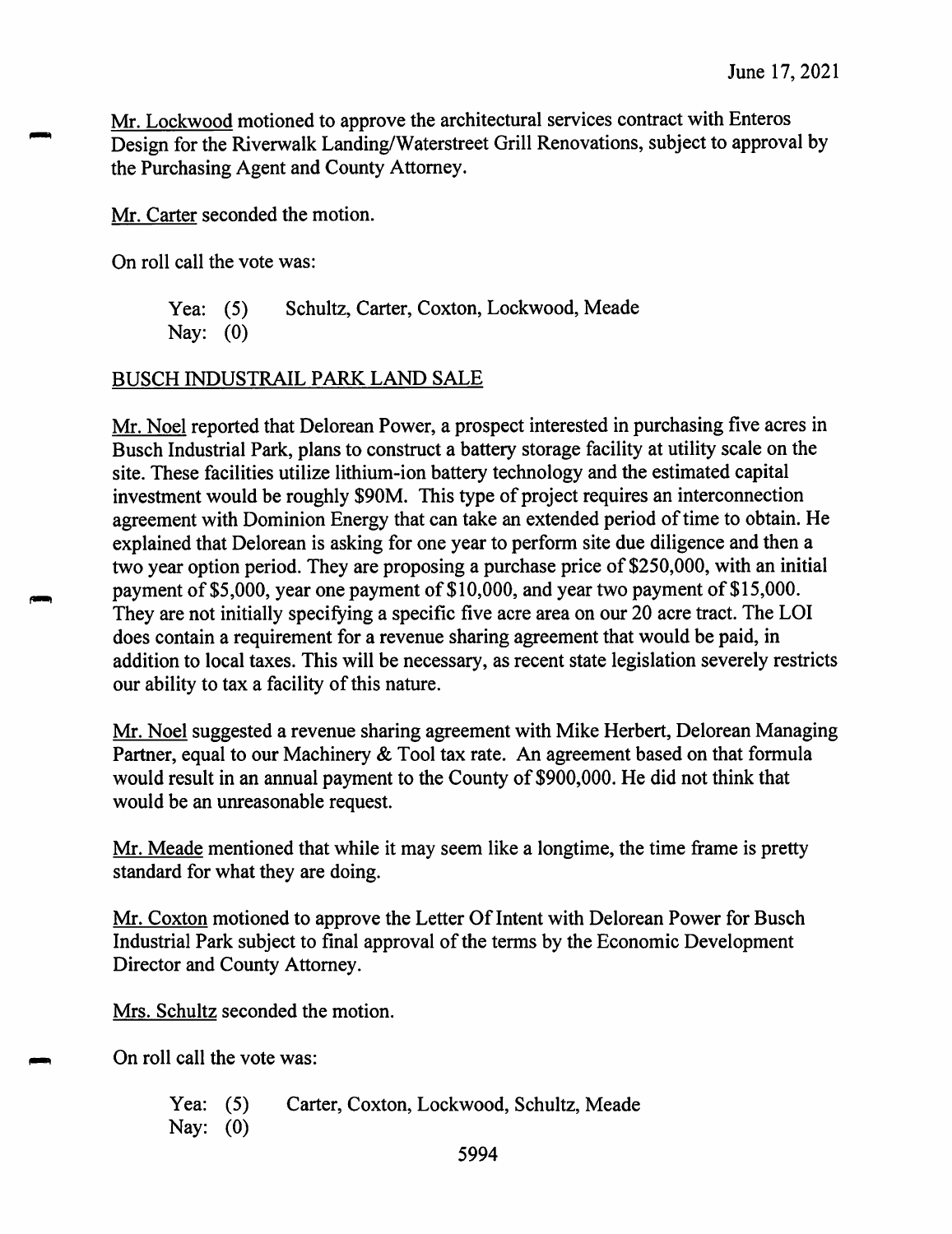# COMMERCAIL PROPERTY DEMOLITION LOAN REQUEST

Mr. Noel shared that J.D. Construction Management, Inc. on behalf of CVI/Williamsburg, LLC, requested a demolition loan to assist with the conversion of the former George Washington Hotel into 125 market-rate luxury apartments. This project has received County zoning approval and will transform an obsolete hotel property into an attractive apartment complex. The renovated facility will significantly upgrade the appearance of the "Edge District" and provide customers for the restaurants and retailers in the area.

Mr. Noel explained that the hotel property is located on three parcels and therefore may qualify for three separate demolition loans. Under our program, each loan can be a maximum of \$20,000, if the cost exceeds \$40,000.The program regulations require the EDA to approve each demolition loan application, and whether or not we will issue loans for each parcel involved in the same project. According to the applicant their budget for demolition is \$225,000.

Mrs. Schultz asked how long the property has been vacant.

Mr. Noel replied that they haven't been completely vacant. They have been operating somewhat on a marginal level. The former pancake house on the property has been vacant for at least ten years.

Mr. Meade suggested that we approve the loan to help out to some extent. The Board of Supervisors has already approved the project.

Mr. Morgan explained that he is in support of the project. It was a 2-3 vote with the Board of Supervisors. He believes it should be one project and not three, for the purpose of the loan.

Mr.Carter shared that he is in favor of the project, but it should be considered one project.

Mr. Meade suggested that we do one grant in the amount of \$30,000.

Mr. Coxton motioned to approve the demolition loan in the amount of \$30,000 with forgiveness at the end of the loan, funded from the EDA Capital Fund account.

Mrs. Lockwood seconded the motion.

On roll call the vote was:

Yea: (5) Nay: (0) Coxton, Lockwood, Schultz, Carter, Meade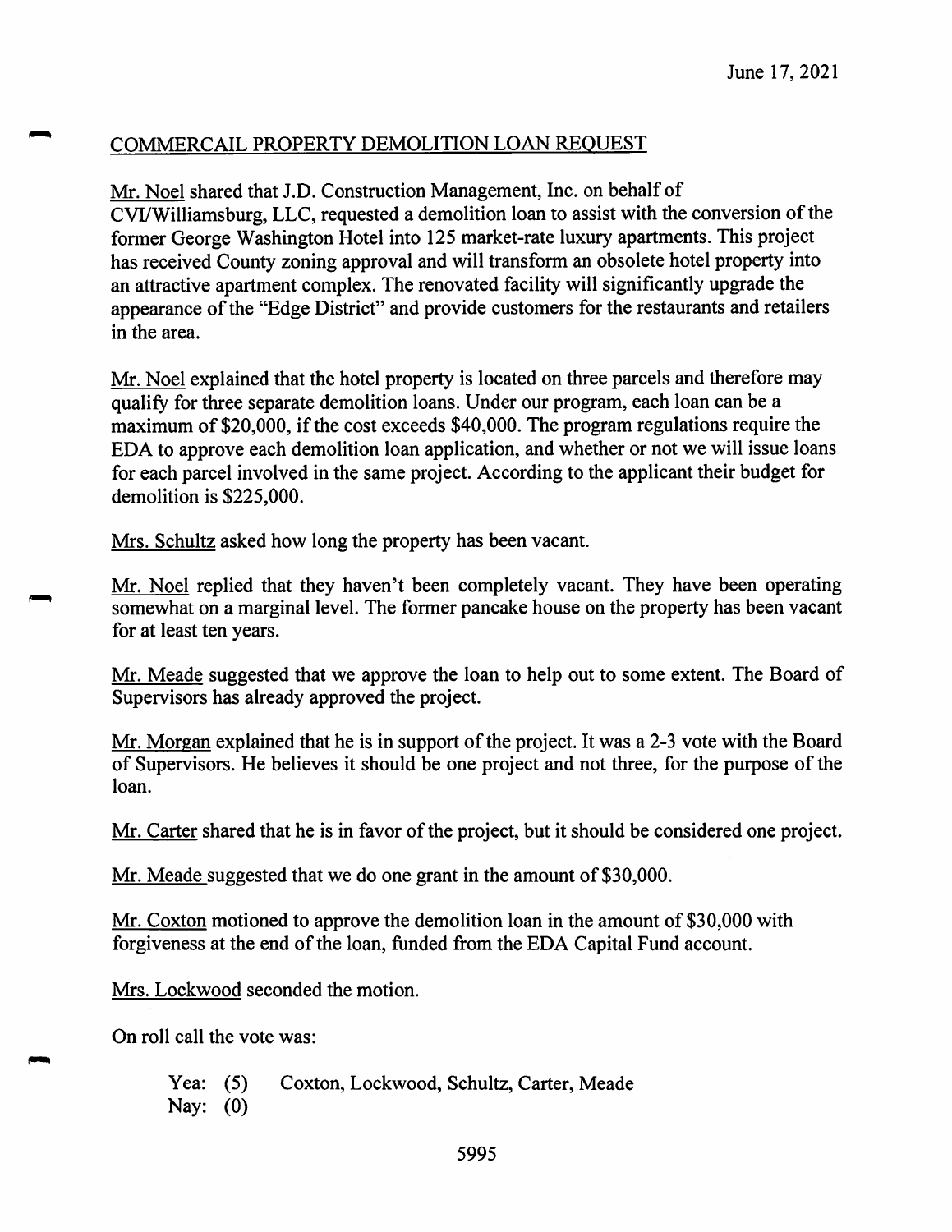## MEMBER RECOGNITION

Mr. Meade explained that Mr. Moberg and Mr. Biagas' terms on the EDA expire June 30, 2021. They have both notified us that they do not wish to be reappointed.

Mr. Meade suggested we do something to honor the members and their long standing service.

Mr. Noel stated that Mr. Moberg was originally appointed in 1997 and Mr. Biagas was appointed in <sup>2015</sup>. They have both served the EDA with distinction and provided us with invaluable expertise in their respective fields. We usually presen<sup>t</sup> something to all outgoing members.

Mr. Noel suggested sending Mr. Biagas <sup>a</sup> framed <sup>p</sup>hoto of Riverwalk Landing and <sup>a</sup> proclamation for Mr. Moberg.

#### **CLOSED MEETING**

None.

## **NEW MATTERS**

None.

## **FINANCIAL REPORTS**

The Chairman duly noted the receipt of the April 2021 financial reports.

#### **APPROVAL OF MINUTES**

The minutes of the April 27, 2021, meeting of the Economic Development Authority of York County were approved by vote as follows:

Yea: (5) Schultz, Carter, Coxton, Lockwood, Meade

Nay: (0)

# **COUNTY ADMINISTRATOR COMMENTS**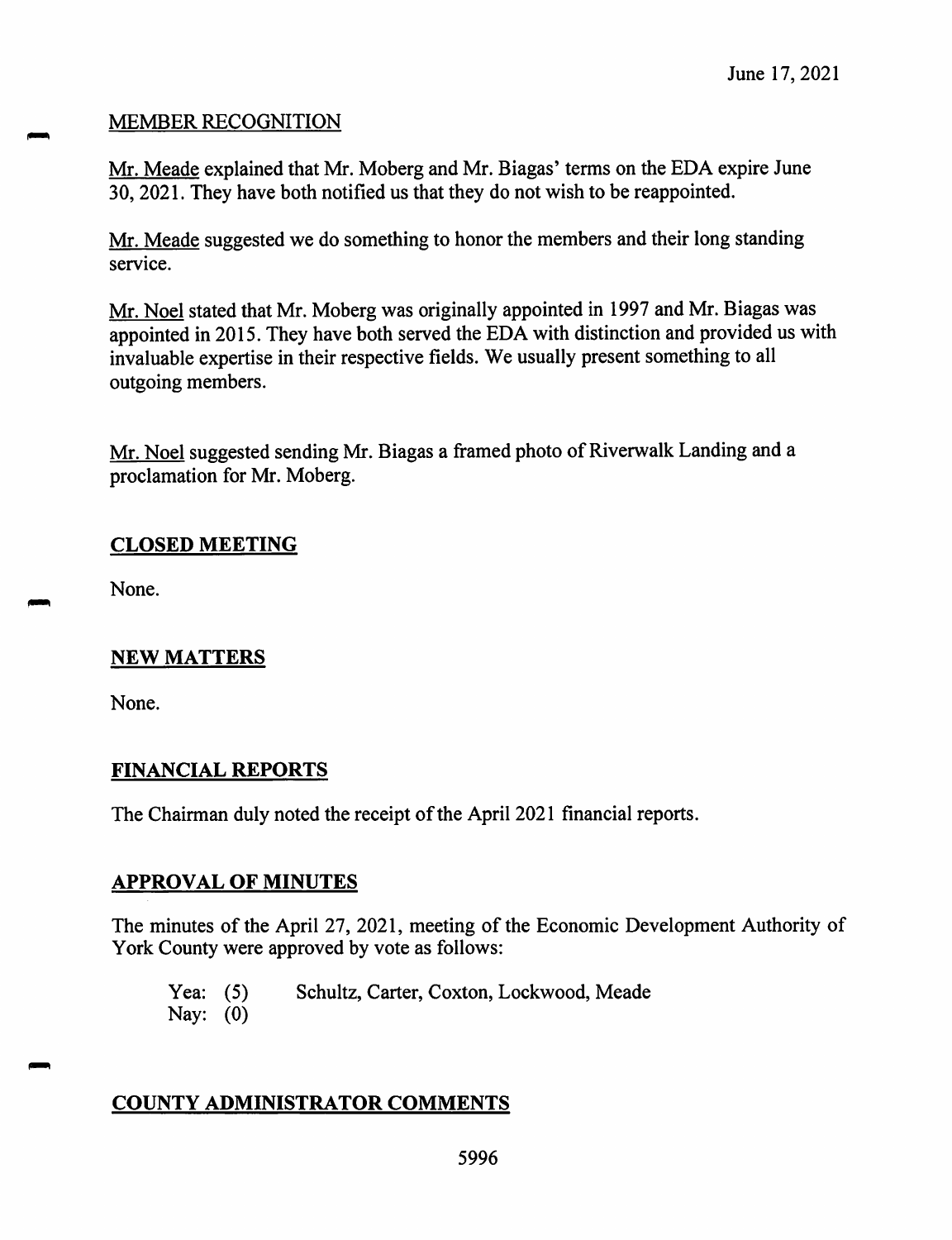Mr. Morgan reported that he and Mr. Noel will be coming up with <sup>a</sup> repor<sup>t</sup> to share with the Board of Supervisors on the Riverwalk Landing renovations and what to expec<sup>t</sup> moving forward.

Mr. Morgan stated that the Board of Supervisors has an Economic Development fund balance of \$1.4M, should we need to go to them with a proposal. There is also a full Capital Improvement Plan approve<sup>d</sup> that includes \$250,000 for Economic Development. That amount will roll over to the EDA Capital Fund. Our Capital Improvement Plan is three times larger than it was six years ago.

Mr. Morgan reported that the groun<sup>d</sup> breaking for the \$7<sup>M</sup> library renovation and expansion has started. Work on the new Sheriffs Office will begin this fall. There will also be <sup>a</sup> seventh fire station off of Mooretown Rd. York County is getting \$13.6<sup>M</sup> in American Rescue Plan Act money over the next year. The first half has already been received. We have <sup>a</sup> three year period to commit it and <sup>a</sup> five year period to spen<sup>d</sup> it.

#### **DIRECTOR OF ECONOMIC DEVELOPMENT COMMENTS**

Mr. Noel reported that the Back Creek Entrance Channel dredging project study is continuing to move forward. The Corps of Engineers are working to calculate what the amount of dredged material would be and finding <sup>a</sup> <sup>p</sup>lace to pu<sup>t</sup> it. The Goodwin Islands are being investigated as <sup>a</sup> location for depositing the dredged material. If the Goodwin Islands are approved for receiving the dredged material it would help keep the project'<sup>s</sup> cost down.

Mr. Noel stated that the owner of the Carrot Tree contacted him with a request to approve serving people on the beach using robots. Mr. Barnett pointed out that this violates our codes and cannot be done. The owner of the Carrot Tree spoke at the BOS meeting in hopes to have the denial reversed.

Mr. Noel suggested that the EDA take the lead in creating <sup>a</sup> committee to look at the commercial use of unmanned systems in the future.

Mr. Meade and Mr. Coxton have volunteered to be a part of the commercial unmanned systems review committee.

Mr. Noel stated that the Fuel Farm property sale should be closing in August.

Mr. Bellamy reported that there will be some sidewalk projects getting ready to start. One on Bypass Rd and another on Hampton Highway. VDOT has agreed to add <sup>a</sup> crosswalk on Hampton Highway to access the YMCA.

## **ASSISTANT DIRECTOR OF ECONOMIC DEVELOPMENT COMMENTS**